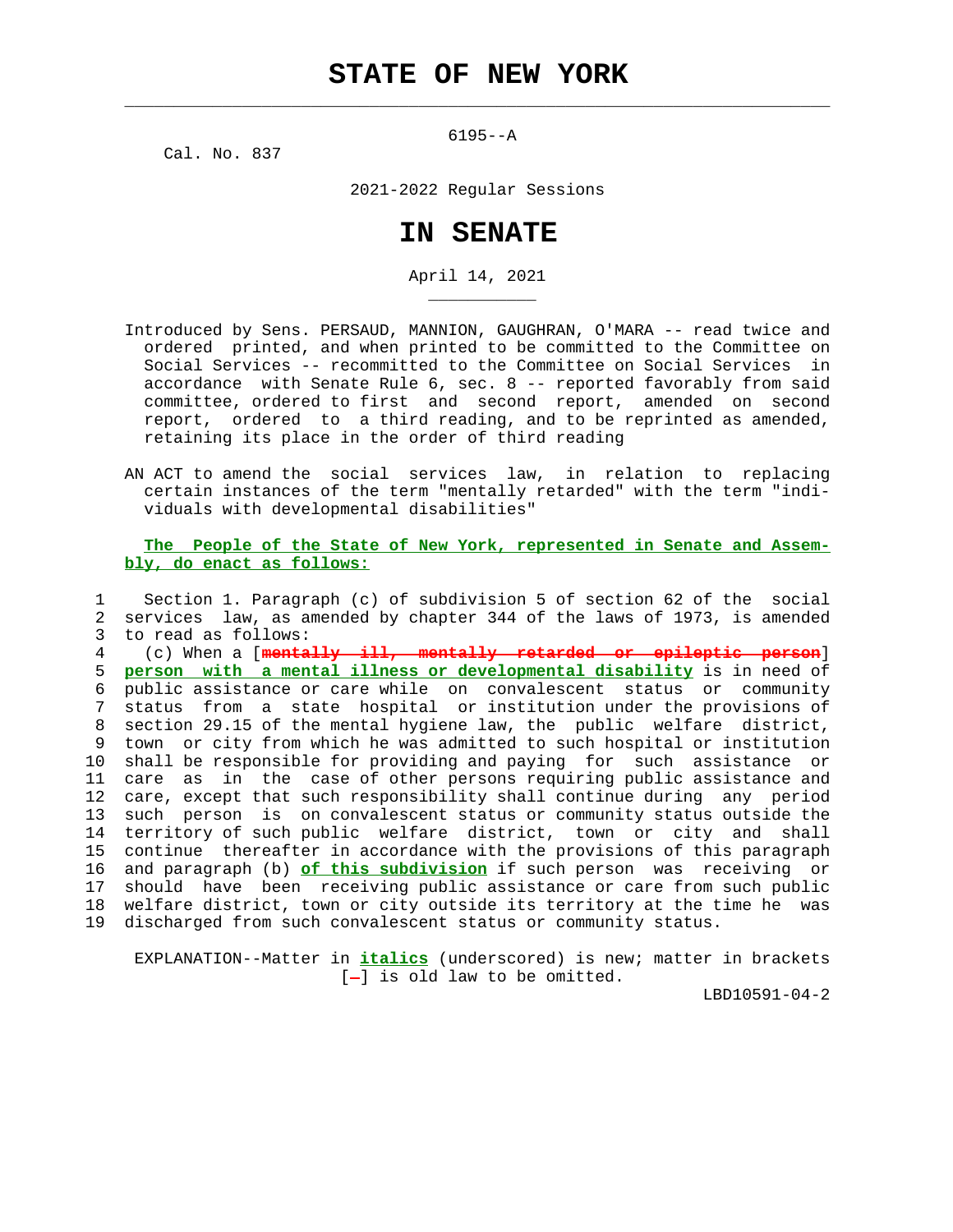1 § 2. The opening paragraph of subdivision 1 of section 131-o of the 2 social services law, as amended by section 45 of part C of chapter 58 of 3 the laws of 2005, is amended to read as follows:

 4 Each individual receiving family care, residential care or care in a 5 school for [**the mentally retarded**] **individuals with developmental disa-** 6 **bilities**, or enhanced residential care as those terms are defined in 7 section two hundred nine of this chapter, and who is receiving benefits 8 under the program of additional state payments pursuant to this chapter 9 while receiving such care, shall be entitled to a monthly personal 10 allowance out of such benefits in the following amount:

 11 § 3. Section 199 of the social services law, as amended by chapter 322 12 of the laws of 2021, is amended to read as follows:

 13 § 199. Power of commissioner of public welfare to detain certain 14 incarcerated individuals. The commissioner of public welfare shall have 15 power to detain in the public home, pending a vacancy for such person in 16 a state institution, a person over the age of sixteen who has been 17 certified as [**mentally retarded or epileptic**] **an individual with a** 18 **developmental disability** in accordance with the provisions of the mental 19 hygiene law and for whom an application for admission to a state insti- 20 tution has been made. Whenever the commissioner shall so detain an 21 incarcerated individual in the public home he or she shall at once noti- 22 fy the state department of mental hygiene.

 23 § 4. Paragraph (e) of subdivision 3 of section 209 of the social 24 services law, as amended by chapter 672 of the laws of 2019, is amended 25 to read as follows:

 26 (e) "Receiving enhanced residential care" shall mean residing in a 27 privately operated school for [**the mentally retarded and developmentally** 28 **disabled**] **individuals with developmental disabilities** which is certified 29 by the office for people with developmental disabilities of the depart- 30 ment of mental hygiene, in accordance with applicable provisions of law 31 and regulations or an adult home, or enriched housing program certified 32 by the department of health in accordance with applicable law, rules and 33 regulations to the extent permitted by federal law and regulations.

 34 § 5. Subdivision 1 of section 210 of the social services law, as 35 amended by chapter 515 of the laws of 2006, is amended to read as 36 follows:

 37 1. Any inconsistent provisions of this title or any other law notwith- 38 standing, but subject to the provisions of subdivisions two and three of 39 this section, an individual who is deemed to have met the eligibility 40 criteria for additional state payments pursuant to paragraph (c) of 41 subdivision one of section two hundred nine of this title, shall be 42 entitled to receive for each month after December, nineteen hundred 43 seventy-three an additional state payment in an amount which, when added 44 to the supplemental security income benefit and other countable income, 45 is equal to such individual's December, nineteen hundred seventy-three 46 cash grant of assistance under the state's program of old age assist- 47 ance, assistance to the blind, aid to the disabled or the combined 48 program of aid to aged, blind and disabled persons, plus income not 49 excluded under such state program, plus an amount equal to the January, 50 nineteen hundred seventy-two bonus value of food stamps as determined in 51 accordance with the regulations of the office of temporary and disabili- 52 ty assistance plus, for any month after June, nineteen hundred seventy- 53 five, an amount reflecting the federal supplemental security increases 54 resulting from July first, nineteen hundred seventy-five cost of living 55 increases in such benefits, plus for any month after June, nineteen 56 hundred eighty-two, an amount equal to the July first, nineteen hundred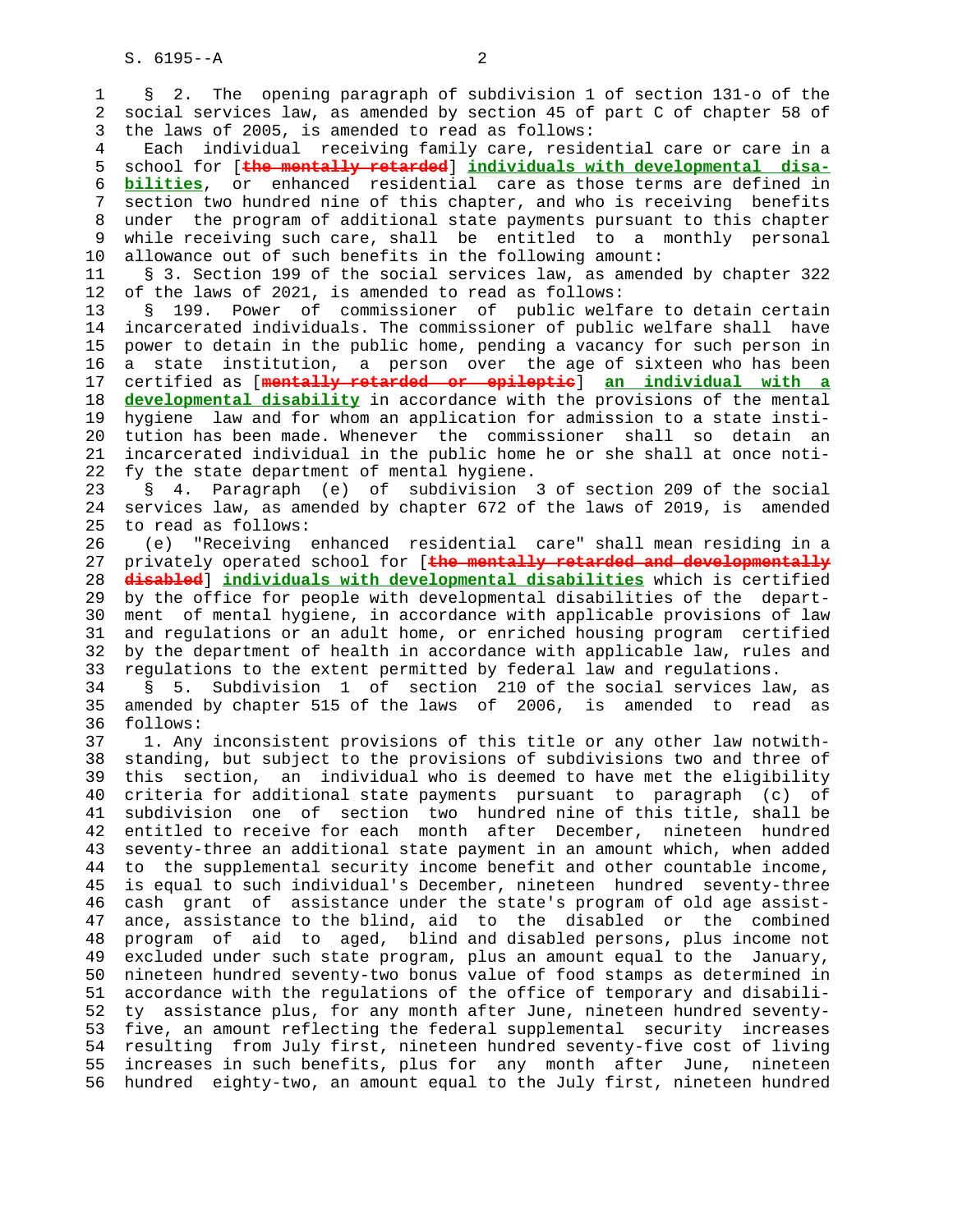1 eighty-two federal supplemental security income cost of living adjust- 2 ment, providing such individual was eligible to receive a mandatory 3 state supplement for the month of December, nineteen hundred eighty-one, 4 plus for any month after June, nineteen hundred eighty-three, an amount 5 equal to \$17.70 for individuals, \$26.55 for couples who are living alone 6 or living with others and \$35.40 for couples receiving family care, 7 residential care or care in schools for [**the mentally retarded**] **individ-** 8 **uals with developmental disabilities**, plus for any month after December, 9 nineteen hundred eighty-three, an amount equal to \$9.70 for individuals,<br>10 \$15.60 for couples who are living alone or living with others and \$19.40 10 \$15.60 for couples who are living alone or living with others and \$19.40 11 for couples receiving family care, residential care or care in schools 12 for [**the mentally retarded**] **individuals with developmental disabilities**, 13 plus for any month after December, nineteen hundred eighty-four, an 14 amount equal to \$11.00 for individuals, \$16.00 for couples who are 15 living alone or living with others and \$22.00 for couples receiving 16 family care, residential care or care in schools for [**the mentally** 17 **retarded**] **individuals with developmental disabilities**, plus for any 18 month after December, nineteen hundred eighty-five, an amount equal to 19 \$11.00 for individuals, \$16.00 for couples who are living alone or 20 living with others and \$22.00 for couples receiving family care, resi- 21 dential care or care in schools for [**the mentally retarded**] **individuals** 22 **with developmental disabilities**, plus for any month after December, 23 nineteen hundred eighty-six an amount equal to \$4.00 for individuals, 24 \$6.00 for couples who are living alone or living with others and \$8.00 25 for couples receiving family care, residential care or care in schools 26 for [**the mentally retarded**] **individuals with developmental disabilities**, 27 plus for any month after December, nineteen hundred eighty-seven an 28 amount equal to \$14.00 for individuals, \$22.00 for couples who are 29 living alone or living with others and \$28.00 for couples receiving 30 family care, residential care or care in schools for [**the mentally** 31 **retarded**] **individuals with developmental disabilities**, plus for any 32 month after December, nineteen hundred eighty-eight an amount equal to 33 \$14.00 for individuals, \$21.00 for couples who are living alone or 34 living with others and \$28.00 for couples receiving family care, resi- 35 dential care or care in schools for [**the mentally retarded**] **individuals** 36 **with d developmental disabilities**, plus for any other month after Decem- 37 ber, nineteen hundred eighty-nine an amount equal to \$18.00 for individ- 38 uals, \$27.00 for couples who are living alone or living with others and 39 \$36.00 for couples receiving family care, residential care or care in 40 schools for [**the mentally retarded**] **individuals with developmental disa-** 41 **bilities**, plus for any month after December, nineteen hundred ninety an 42 amount equal to \$21.00 for individuals, \$31.00 for couples who are 43 living alone or living with others and \$42.00 for couples receiving 44 family care, residential care or care in schools for [**the mentally** 45 **retarded**] **individuals with developmental disabilities**, plus for any 46 month after December, nineteen hundred ninety-one an amount equal to 47 \$15.00 for individuals, \$23.00 for couples who are living alone or 48 living with others and \$30.00 for couples receiving family care, resi- 49 dential care or care in schools for [**the mentally retarded**] **individuals** 50 **with developmental disabilities**, plus for any month after December, 51 nineteen hundred ninety-two, an amount equal to \$12.00 for individuals, 52 \$19.00 for couples who are living alone or living with others and \$24.00 53 for couples receiving family care, residential care or care in schools 54 for [**the mentally retarded**] **individuals with developmental disabilities,** 55 plus for any month after December, nineteen hundred ninety-three an 56 amount equal to \$12.00 for individuals, \$17.00 for couples who are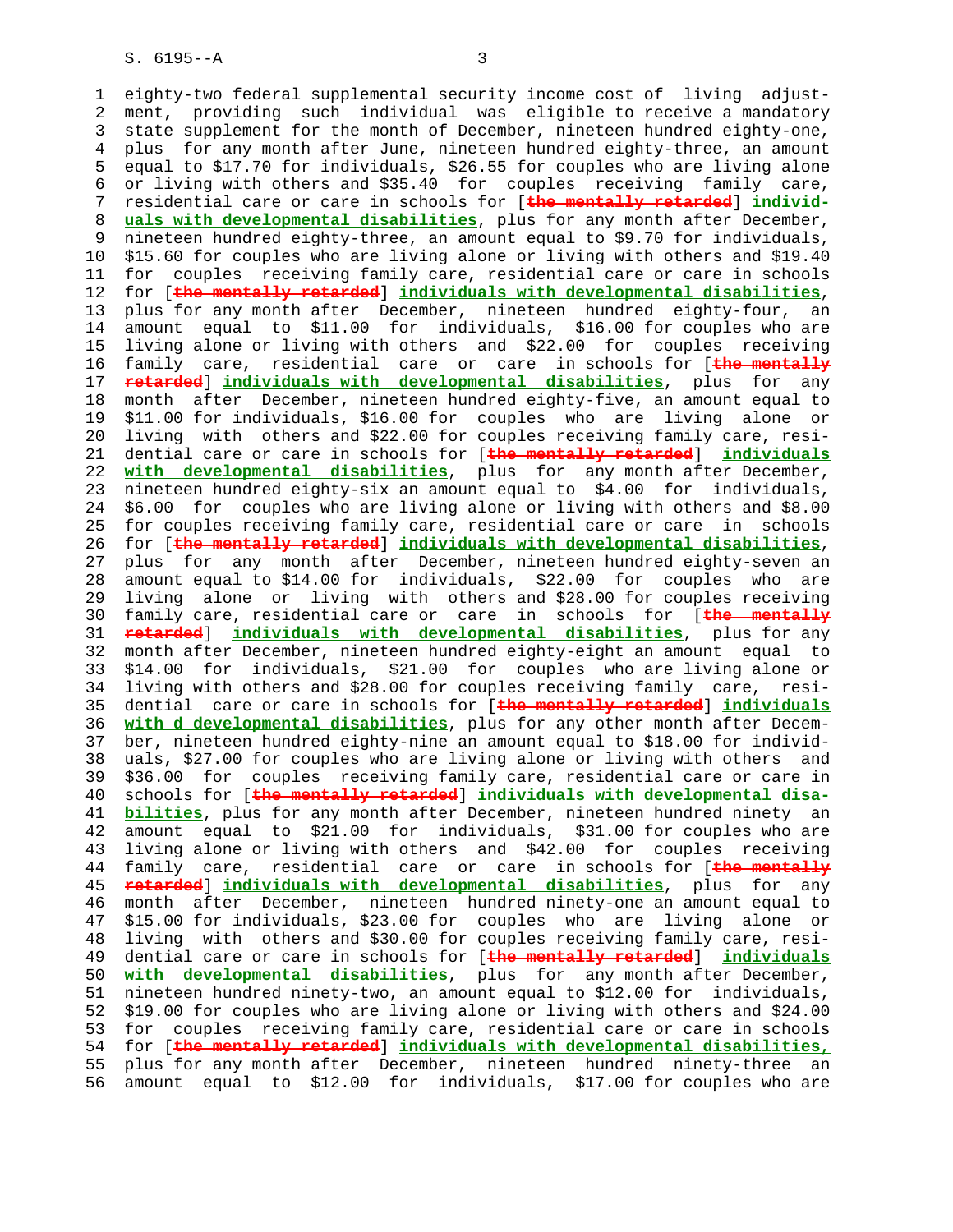S. 6195--A 4

 1 living alone or living with others and \$24.00 for couples receiving 2 family care, residential care or care in schools for [**the mentally** 3 **retarded**] **individuals with developmental disabilities,** plus for any 4 month after December, nineteen hundred ninety-four an amount equal to 5 \$12.00 for individuals, \$18.00 for couples who are living alone or 6 living with others and \$24.00 for couples receiving family care, resi- 7 dential care or care in schools for [**the mentally retarded**] **individuals** 8 **with developmental disabilities**, plus for any month after December, 9 nineteen hundred ninety-five an amount equal to \$12.00 for individuals,<br>10 \$18.00 for couples who are living alone or living with others and \$24.00 10 \$18.00 for couples who are living alone or living with others and \$24.00 11 for couples receiving family care, residential care or care in schools 12 for [**the mentally retarded**] **individuals with developmental disabilities**, 13 plus for any month after December, nineteen hundred ninety-six, an 14 amount equal to \$14.00 for individuals and \$21.00 for couples plus for 15 any month after December, nineteen hundred ninety-seven an amount equal 16 to \$10.00 for individuals and \$15.00 for couples plus for any month 17 after December, nineteen hundred ninety-eight an amount equal to \$6.00 18 for individuals and \$11.00 for couples plus for any month after Decem- 19 ber, nineteen hundred ninety-nine an amount equal to \$13.00 for individ- 20 uals and \$18.00 for couples plus for any month after December, two thou- 21 sand an amount equal to \$18.00 for individuals and \$27.00 for couples 22 plus for any month after December, two thousand one an amount equal to 23 \$15.00 for individuals and \$21.00 for couples plus for any month after 24 December, two thousand two an amount equal to \$7.00 for individuals and 25 \$12.00 for couples plus for any month after December, two thousand three 26 an amount equal to \$12.00 for individuals and \$17.00 for couples plus 27 for any month after December, two thousand four an amount equal to 28 \$15.00 for individuals and \$23.00 for couples plus for any month after 29 December, two thousand five an amount equal to \$24.00 for individuals 30 and \$35.00 for couples plus for any month after December, two thousand 31 six an amount equal to the amount of any increases in federal supple- 32 mental security income benefits for individuals or couples pursuant to 33 section 1617 of the Social Security Act (42 USC § 1382f) which become 34 effective on or after January first, two thousand seven. 35 § 6. Paragraph (c) of subdivision 2 and paragraph (a) of subdivision 4 36 of section 365 of the social services law, paragraph (c) of subdivision 37 2 as amended by chapter 516 of the laws of 1973 and paragraph (a) of 38 subdivision 4 as amended by chapter 170 of the laws of 1994, are amended 39 to read as follows: 40 (c) who are patients in that part of a public institution operated for 41 the care of [**the mentally retarded**] **individuals with developmental disa-** 42 **bilities** that has been approved pursuant to law as a hospital or nursing 43 home; 44 (a) who are patients in that part of a public institution operated for 45 the care of [**the mentally retarded**] **individuals with developmental disa-** 46 **bilities** that has been approved pursuant to law as an intermediate care 47 facility or who are participating in a program operated by the depart- 48 ment of mental hygiene or by a voluntary agency under an agreement with 49 such department, in that part of such a facility that has been approved 50 as a day treatment program in accordance with the regulations of the 51 state commissioner of mental hygiene; 52 § 7. Clause (iii) of subparagraph 2 of paragraph (e) of subdivision 1,

 53 clauses (vii), (viii) and (ix) of subparagraph 1 of paragraph (d) and 54 clauses (vii), (viii) and (ix) of subparagraph 1 of paragraph (e) of 55 subdivision 5 of section 366 of the social services law, clause (iii) of 56 subparagraph 2 of paragraph (e) of subdivision 1 as added by section 1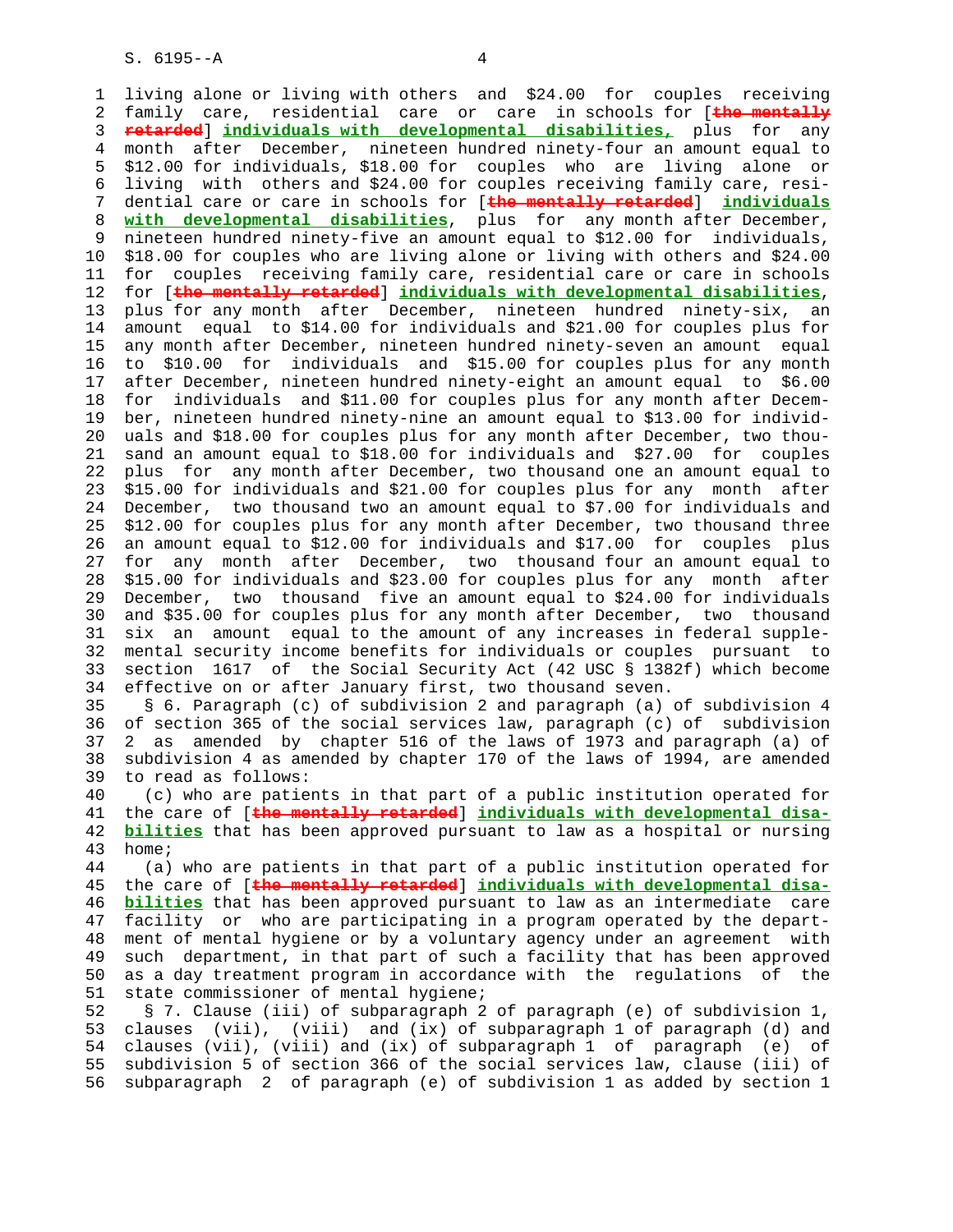1 of part D of chapter 56 of the laws of 2013, clauses (vii), (viii) and 2 (ix) of subparagraph 1 of paragraph (d) of subdivision 5 as added by 3 chapter 170 of the laws of 1994, clause (vii) of subparagraph 1 of para- 4 graph (e) of subdivision 5 as amended by section 51 of part C of chapter 5 58 of the laws of 2008 and clauses (viii) and (ix) of subparagraph 1 of 6 paragraph (e) of subdivision 5 as added by section 26-a of part C of 7 chapter 109 of the laws of 2006, are amended to read as follows: 8 (iii) a patient in a public institution operated primarily for the 9 care of [**the mentally retarded**] **individuals with developmental disabili-** 10 **ties** who is receiving medical care or treatment in that part of such 11 institution that has been approved pursuant to law as a hospital or 12 nursing home; 13 (vii) "institutionalized individual" means any individual who is an 14 in-patient in a nursing facility, including an intermediate care facili- 15 ty for [**the mentally retarded**] **individuals with developmental disabili-** 16 **ties**, or who is an in-patient in a medical facility and is receiving a 17 level of care provided in a nursing facility, or who is receiving care, 18 services or supplies pursuant to a waiver granted pursuant to subsection 19 (c) of section 1915 of the federal social security act. 20 (viii) "intermediate care facility for [**the mentally retarded**] **indi-** 21 **viduals with developmental disabilities**" means a facility certified 22 under article sixteen of the mental hygiene law and which has a valid 23 agreement with the department for providing intermediate care facility 24 services and receiving payment therefor under title XIX of the federal 25 social security act. 26 (ix) "nursing facility" means a nursing home as defined by section 27 twenty-eight hundred one of the public health law and an intermediate 28 care facility for [**the mentally retarded**] **individuals with developmental** 29 **disabilities**. 30 (vii) "institutionalized individual" means any individual who is an 31 in-patient in a nursing facility, including an intermediate care facili- 32 ty for [**the mentally retarded**] **individuals with developmental disabili-** 33 **ties**, or who is an in-patient in a medical facility and is receiving a 34 level of care provided in a nursing facility, or who is described in 35 section  $1902(a)(10)(A)(ii)(VI)$  of the federal social security act. 36 (viii) "intermediate care facility for [**the mentally retarded**] **indi-** 37 **viduals with developmental disabilities**" means a facility certified 38 under article sixteen of the mental hygiene law and which has a valid 39 agreement with the department for providing intermediate care facility 40 services and receiving payment therefor under title XIX of the federal 41 social security act. 42 (ix) "nursing facility" means a nursing home as defined by section 43 twenty-eight hundred one of the public health law and an intermediate 44 care facility for [**the mentally retarded**] **individuals with developmental** 45 **disabilities**. 46 § 8. The opening paragraph of subparagraph (ii) of paragraph (a) of 47 subdivision 2 of section 369 of the social services law, as amended by 48 section 62 of part C of chapter 60 of the laws of 2014, is amended to 49 read as follows: 50 with respect to the real property of an individual who is an inpatient 51 in a nursing facility, intermediate care facility for [**the mentally** 52 **retarded**] **individuals with developmental disabilities**, or other medical 53 institution, who is not reasonably expected to be discharged from the 54 medical institution and to return home, and who is required, as a condi- 55 tion of receiving services in such institution under the state plan for 56 medical assistance, to spend for costs of medical care all but a minimal